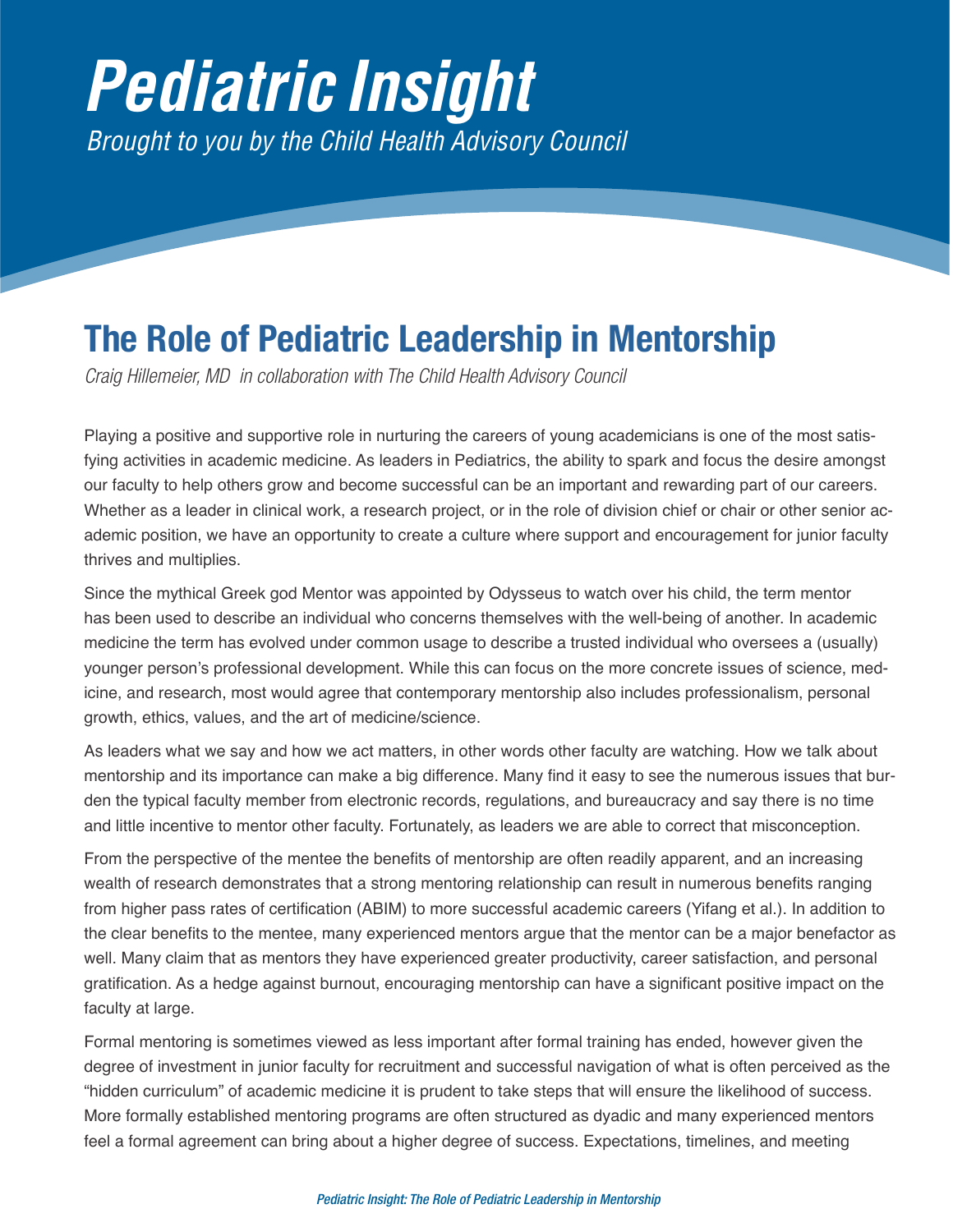schedules are more likely to be met if they are laid out early in the process, often by a contractual arrangement. While they can clearly be modified as trust in the relationship develops, this formalized approach can provide a framework to facilitate forward progress from the outset.

When discussing the mentorship process with faculty it is important to lay out the pathways to success in mentorship and common pitfalls that can lead to an undesired result. Successful mentors are self-aware, can establish respectful interactions, can set clear boundaries and expectations and are good communicators. Although there are real benefits that the mentor can derive, it is important to emphasize that whether the mentoring relationship is formal or informal a good mentor exhibits altruism, generosity, confidentiality, and selflessness. They are good active listeners, available, approachable, and give constructive feedback. A fundamental principle is to guide but not be proscriptive. Listening is often more important than talking. The following is a checklist for mentors that some have found helpful (Chopra et al.):

- 1. Ask yourself "why are you mentoring?"
- 2. Put yourself in the mentee's shoes –
- 3. Practice slowing down being present no laptop, phone or to do list
- 4. Be grateful say thank you a lot. Mentees who feel valued work harder
- 5. Embrace selflessness guide not command, suggest not lead, revise not reject. It isn't about you, it is about the mentee

The mentee should approach the relationship with realistic expectations. Choice of an appropriate mentor is very important and, as will be discussed, often mentees have multiple mentors. At the end of the day the mentee should choose someone as a mentor that they can admire and aspire to be like. If they are engaging in a formal relationship they should have and feel free to openly discuss any agreed upon guidelines, meetings, and timelines. If there is agreement on these issues the mentee should do their best to adhere to them. In a strong relationship with a mentor the mentee should feel free to have a frank and open discussion if they feel their needs are not being met.

The pitfalls that can cause the mentoring relationship to become a negative experience and ultimately fail are best recognized from the start. The mentee must be guided into meaningful tasks and in projects that they are interested in. The line between working on the mentors' projects and having the mentee become a creative thinker and develop their own research projects is one that should be crossed as soon as possible. Interestingly, research has shown that becoming a coauthor on a larger number of the mentor's papers is inversely related to a successful career by the mentee (Yang et al.).

While there are advantages to a formal mentoring program, less structured and more informal mentoring programs are more common and may often be more practical. Studies have suggested that despite the advantage of formalized mentoring relationships over half of clinical departments do not have structured mentoring programs. The time requirements of a formal mentoring program and the multidisciplinary approach required to address many of the clinical and research issues in the contemporary world make it difficult to implement the dyadic approach (Nyayanee et al). One of the drawbacks to the informal approach is that it tends to focus on shorter term goals that are more tactical than strategic or career oriented. This more informal approach can also magnify the problem of social exclusion, appealing to more extroverted mentees who are more confident in approaching seniors, marginalizing those who are introverted or who are members of traditionally marginalized groups (Chopra et al.).

## *Pediatric Insight: The Role of Pediatric Leadership in Mentorship*